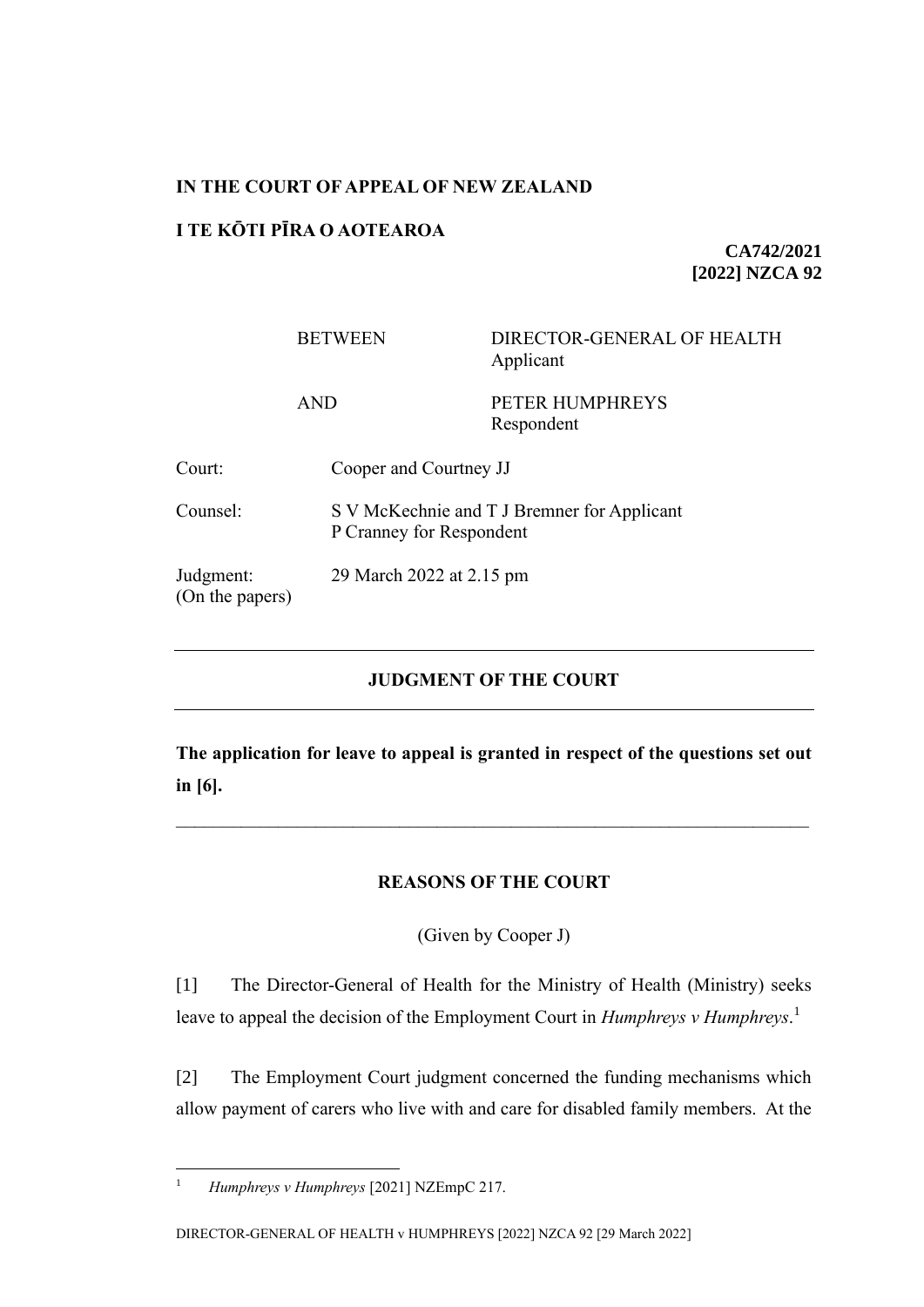relevant times there have been two funding mechanisms, namely Funded Family Care (FFC) and Individualised Funding (IF). The latter applied after FFC was disestablished in mid-2020.

[3] Those funding mechanisms were the subject of consideration in an earlier decision of the Employment Court, *Fleming v Attorney-General*.<sup>2</sup> In that case the Employment Court declared that the Ministry had engaged Ms Fleming as the carer of her severely mentally and physically disabled son. This Court has granted leave to appeal against that decision on questions of law under s 214 of the Employment Relations Act 2000.<sup>3</sup>

[4] The present application raises similar questions of law in relation to the application of the same funding mechanisms. Mr Humphreys is the father of an adult daughter diagnosed with Angelman syndrome when she was three years old. She is assessed as having very high disability needs which will continue throughout her life. Mr Humphreys challenged the decision of the Ministry to treat his daughter as his employer for the purposes of the funding mechanisms.

- [5] The Employment Court held that:
	- (a) Pt 4A and (implicitly) s 88 of the New Zealand Public Health and Disability Act 2000 did not constrain the Court's ability to assess the employment relationship during the FFC period.<sup>4</sup>
	- (b) Mr Humphreys had been engaged by the Ministry as a homeworker and was therefore a Ministry employee.<sup>5</sup>

<sup>&</sup>lt;sup>2</sup> *Fleming v Attorney-General* [2021] NZEmpC 77.

<sup>3</sup> *Attorney-General v Fleming* [2021] NZCA 510.

<sup>4</sup> *Humphreys v Humphreys*, above n 1, at [50]–[52]. The Court did not refer to s 88, which it had discussed in *Fleming v Attorney-General*, above n 2, at [52] but followed the same approach as it took that case.

 $5$  At [100].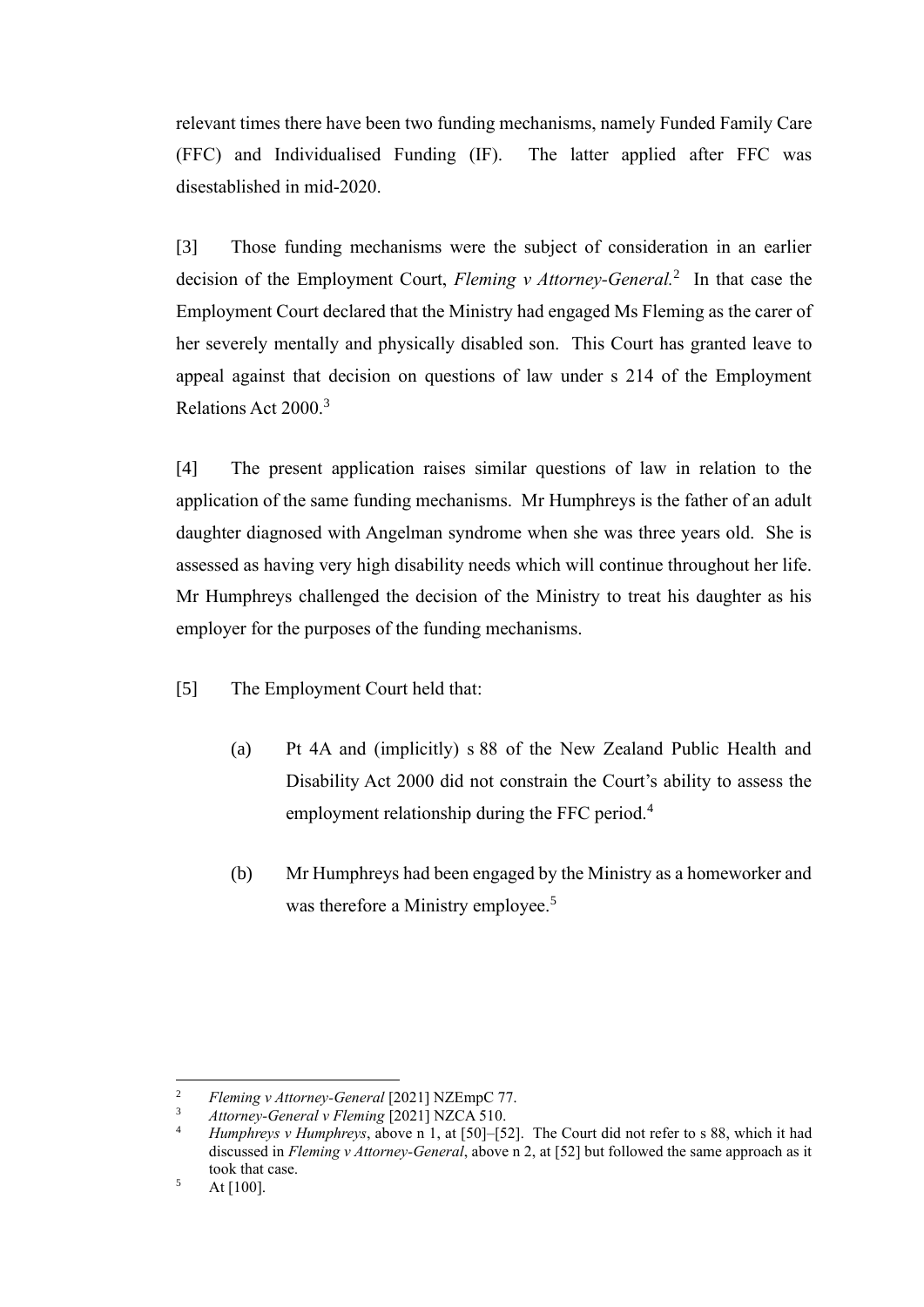(c) As an employer, the Ministry's obligations include remunerating Mr Humphreys appropriately for his work, as assessed by reference to this Court's decision in *Idea Services Ltd v Dixon*. 6

[6] Leave to appeal is sought in respect of three questions of law said to arise from the Employment Court's judgment. They are:

- (a) Did the Employment Court err in its assessment of the effect of pt 4A and s 88 of the New Zealand Public Health and Disability Act 2000 (PHDA) on the Court's ability to assess the employment relationship under Funded Family Care (FFC)?
- (b) Was Mr Humphreys a "homeworker" as defined by s 5 of the Employment Relations Act 2000 and therefore an employee of the Ministry of Health when he cared for his daughter during:
	- (i) the FFC Period (April 2014 to August 2020)?
	- (ii) the Individualised Funding (IF) Period (August 2020 onwards)?
- (c) Was the Employment Court wrong in finding that the Court of Appeal's approach in *Idea Services Ltd v Dickson* [2011] NZCA 14, [2011] 2 NZLR 522 applies to an assessment of hours worked by Mr Humphreys as a homeworker for:
	- (i) the FFC Period?
	- (ii) the IF period?

[7] The second and third of the proposed questions are effectively the same as questions for which this Court has already granted leave in *Attorney-General v Fleming*. The first question arises in this case only because there was funding under the FFC scheme. The Director-General says that this meant the Employment Court

<sup>6</sup> At [118], referring to *Idea Services Ltd v Dickson* [2011] NZCA 14, [2011] 2 NZLR 522.